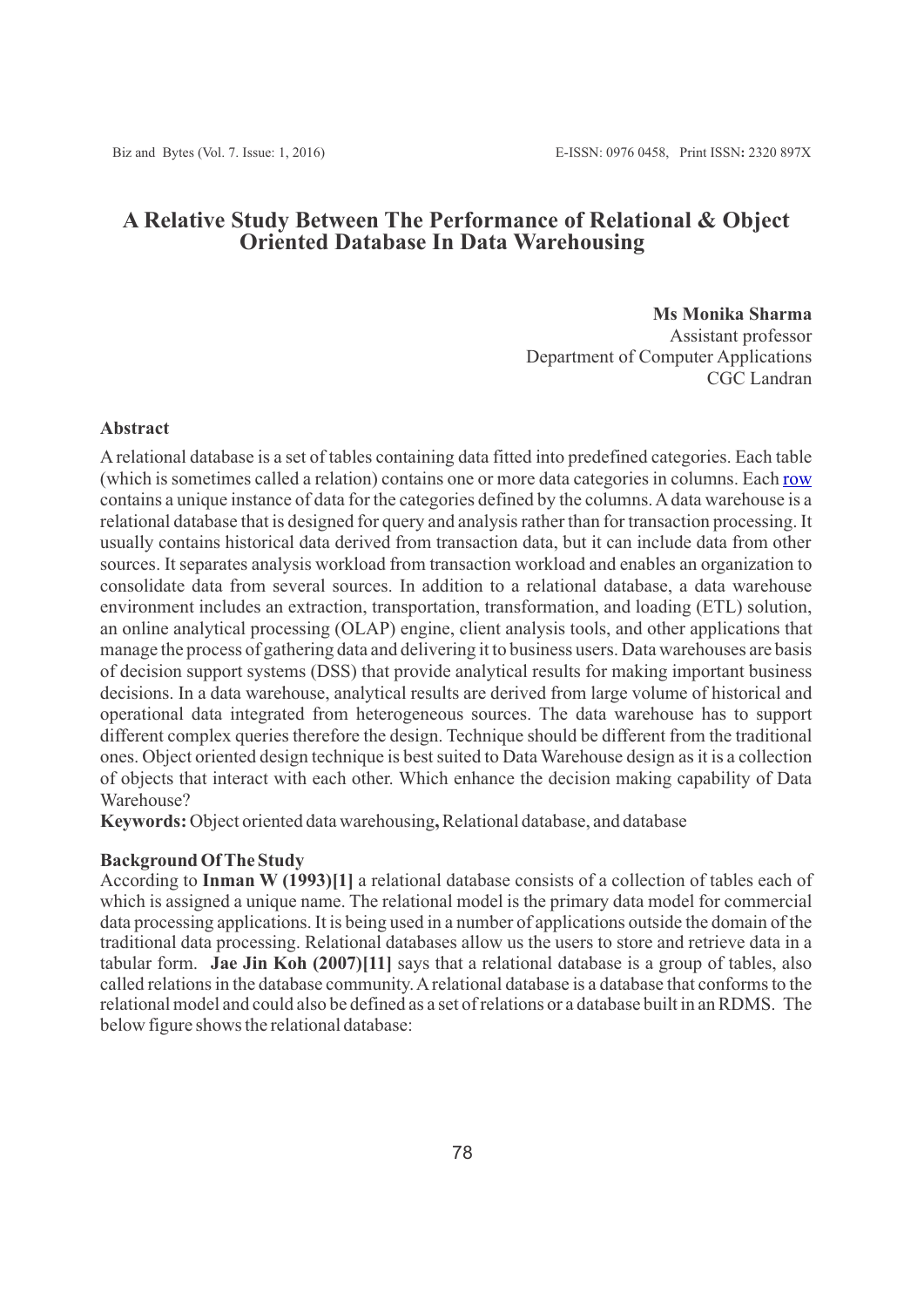

# **Figure 1: Relational database Source: Mary E S (1992), ODBMS vs. Relational Object-Oriented Programming, SAGE, and London**

A relational database management system is a system that manages data using the relational model. Most current RDMS for example My SQL, Oracle, Microsoft SQL Server, and SQL are more accurately called SQL database management products. A database based on the relational model is developed by E.F Codd. A relational database allows the definition of data structures, storage and retrieval operations and integrity constraints. In such a database the data and the relations between them are organized in tables. Atable is a collection of records and each record in a table contains the same fields. In common practice relational databases have become the most significant and central platforms for data management and query solving in the current computing field. O matter which software application o online websites relational databases are employed to control data manipulation. The accuracy and efficiency of query solving is an issue of concern and has been improved among various database systems. However with increasingly complex requirements for queries from the customers a problem is triggered ad combinational queries cannot be efficiently solved by the conventional relational database system. Current RDMS need much more time and effort to evaluate complex combinational queries. The definition of a combinational query is a request for tuples from multiple relations that satisfy a conjunction of constraints on tuple attribute values.

**Darter C J (1985) [2]** says that the relational model represents the database as a collection of relations. Each relation corresponds to a table of values or to some extent a flat file of records. The terms that were previously used to describe the database properties ad functions lacked the precision necessary for the formal theory that Codd was proposing. So a new set of terminology had to be evolved. The following tables give a list of the relational terms and their corresponding informal equivalents.

| <b>Relational terms</b> | Previously used terms |
|-------------------------|-----------------------|
| Relation                | Table                 |
| Tuple                   | Row, Record           |
| Cardinality             | Number of Rows        |
| Attribute               | Column, Field         |
| Degree                  | Number of Columns     |
| Primary Key             | Unique Identifier     |
| Domain                  | Set of Legal Values   |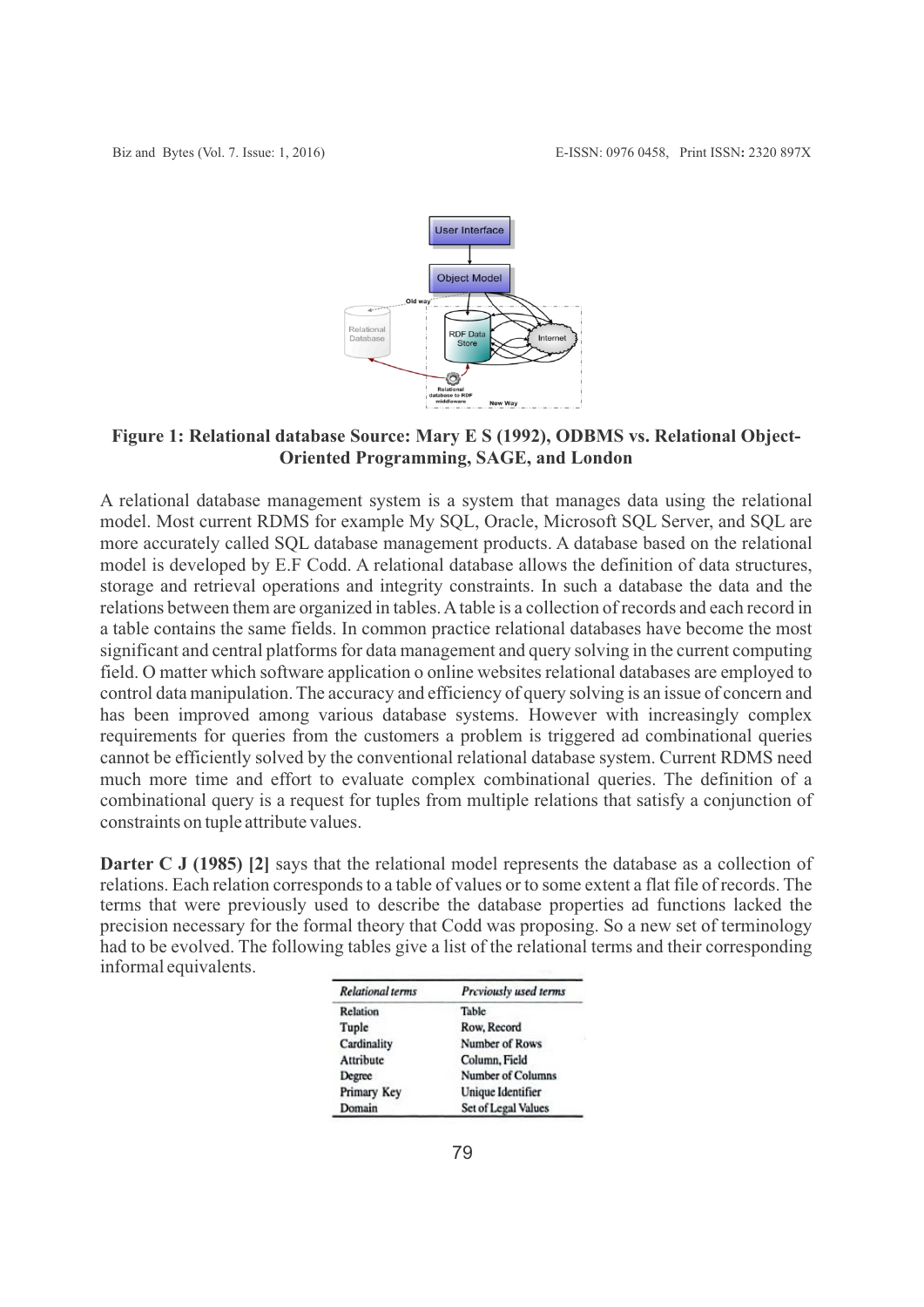The relational database management systems are based on the relational model. In the relational model the data and the relationships among data are represented by a collection of tables. Arow in a table represents a relationship among a set of values. There is a similarity between the concept of table and the mathematical concept of relation.

## **Data Warehousing**

**Mary S L(1995)[3]**says that a data warehouse is a repository of subjectively selected and adapted operational data which can successfully answer any ad hoc, statistical, complex or analytical queries. It is situated at the centre of a decision support system of an organization ad contains historical integrated data., both summarized and detailed information common to the entire organization. Data warehousing technology is becoming essential for effective business intelligence, business strategy formulation and implementation in a globally competitive environment where in larger and larger amounts of data are required to be processed faster and faster for comprehension of its real meaning and impact. Data warehousing enables easy organization and maintenance of large data in addition to fast retrieval and analysis in the manner and depth required from time to time. The below figure shows the general diagram of data warehouse:



#### **Figure 2: Data Warehouse Source**

Data warehouse is a powerful database model that significantly enhances the user's ability to quickly analyze large, multidimensional data sets. It cleanses and organizes data to allow users to make business decisions based on facts. Hence the data in the data warehouse must have strong analytical characteristics. Creating data to be analytical requires that it be subject oriented, integrated, time referenced and on volatile.

## *Subject Oriented Data*

According to **Arthur M K (1993)[4]** data warehouse groups data by subject rather than activity. In contrast transactional systems are organized around activities such as payroll processing, shipping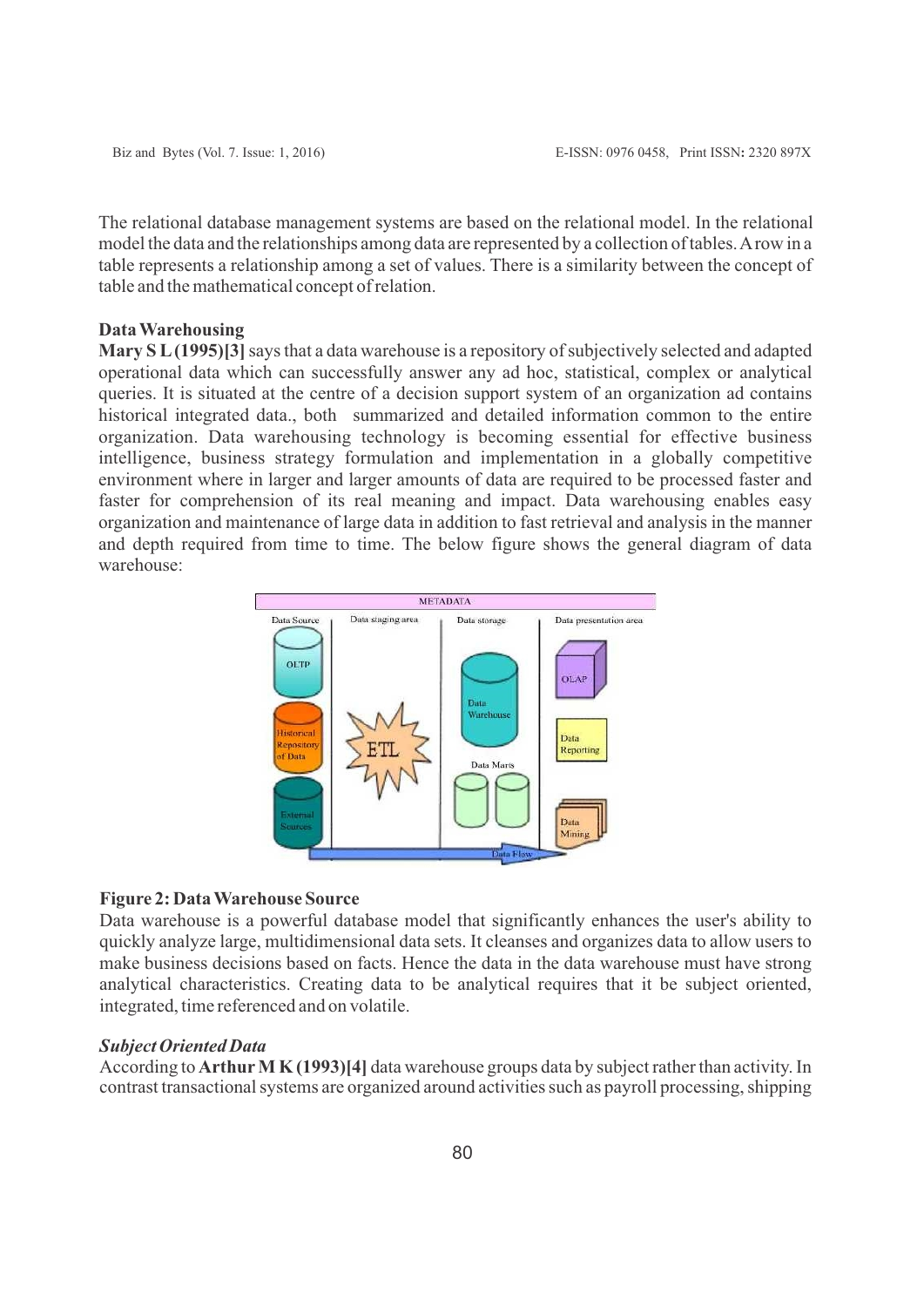products, loan processing and the like. In data warehouse environment information used for analysis is organized around subjects such as employees, account sales, products and so on. This subject specific design helps in reducing the query response time by searching through very few records to get an answer to the user's question.

#### *Integrated Data*

Integrated data refers to de-duplicating information and merging it from many sources into one consistent location. Much of the transformation and loading work that goes into the data warehouse is centered on integrating data and standardizing it.

#### *Time referenced Data*

The most important and most scrutinized characteristic of the analytical data is its prior state of being. In the words time referenced data essentially refers to its time valued characteristic. Time referenced data when analyzed can also help in spotting the hidden trends between different associative data elements which may not be obvious to the naked eye. This exploration activity is termed data mining.

# *Non Volatile Data*

Since the information in a data warehouse is heavily queried against time it is extremely important to preserve it pertaining to each and every business event of the company. The non volatility data, characteristic of data warehouse enables users to dig deep into history and arrive at specific business decisions based on facts.

## **Limitations of Using Relational Databases in data Warehousing**

The limitations of relational database in data warehousing are:

## **Processing Efficiencies**

Because large scale databases may be composed of many interrelated tables, the overall design may be complex and therefore have slower reach and access times in comparison to the hierarchical and network models. The slower search and the access time may result in processing efficiencies which lead to an initial lack of acceptance of the relational model.

## **Hardware Overheads:**

The relational database management system needs comparatively powerful hardware as it hides the implementation complexities and the physical data storage details from the users. For these relational database systems needs more powerful computers and data storage devices. So the relational database management systems need more powerful computers to run smoothly. But as the processing power of modern computers is increasing at a exponential rate ad in today's scenario the need for more processing power is not a big issue.

## **Ease of design can result in bad design:**

**Park M (1996)[6]** says that the relational database is an easy to use design and use system. The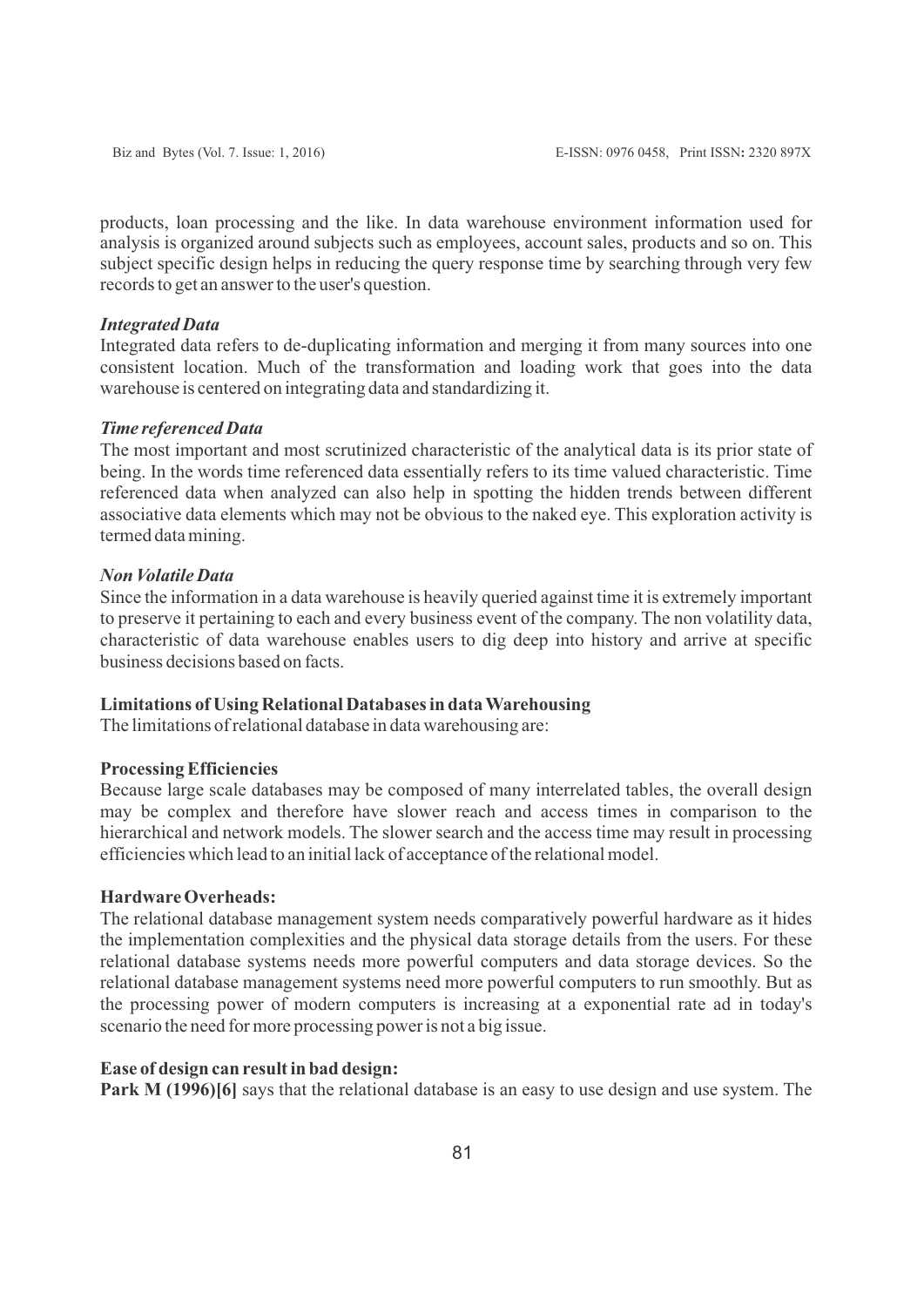users need not know the complex details of physical data storage. They need not know how the data is actually stored to access it. This ease of design ad use can lead to the development and implementation of very poorly designed database management systems. Since the database is efficient, these design efficiencies will not come into the picture when the database is designed and when there is only a small amount of data. As the size of the database increases, the poorly designed database will slow the system down, and will result in performance degradation and data corruption.

#### **Information Island phenomenon**

As the relational database systems are easy to use and implement, people or departments may create their own database and applications. This situation might hinder information integration that is necessary for the smooth and efficient functioning of the organization. Problems like data inconsistency, data duplication and data redundancy may also crop up.

# **Lots of Information**

Advancement in the information complexity can cause another drawback to the relational databases. Relational databases are made for collecting data by similar characteristics. Complex numbers, images, multimedia and design products oppose easy categorization which leads the way for a new database type called object-relational database management systems. These systems have the ability to be scalable and are designed to handle more complex applications.

### **Structured Limits**

Some relational databases have limits in the field lengths. When a database is designed the amount of data must be specified which can fit into the field. Search queries or some names are shorter than the original and this can lead to loss of data.

## **Object Oriented data Warehousing- ANew Approach**

**According to Molina G H (1995) [7]** the object oriented data warehouse architecture are explained based on the proposed logical architecture. The differences between these architectures are the new metadata layer and "the object-orientation" approach. With the approach of objectoriented most layers in this architecture has the "Data Store" layer which consists of various types of objects which performs the underlying functions of each component. In this architecture, the flow of data is same to other architectures of data warehouse where the data can be gathered from diverse operational database systems, that are integrated, aggregated and summarized in the data warehouse, and it uses read-only data to support the analysis of complex data types. The object oriented data warehouse architecture consists of the following components. They are:

## *Application interface layer*

In the application interface layer, the objects of this component hide the complex processes of data from the user of data warehouse. The objects of this component are categorized into different groups which serves various services. Based on the application layer functionalities, each service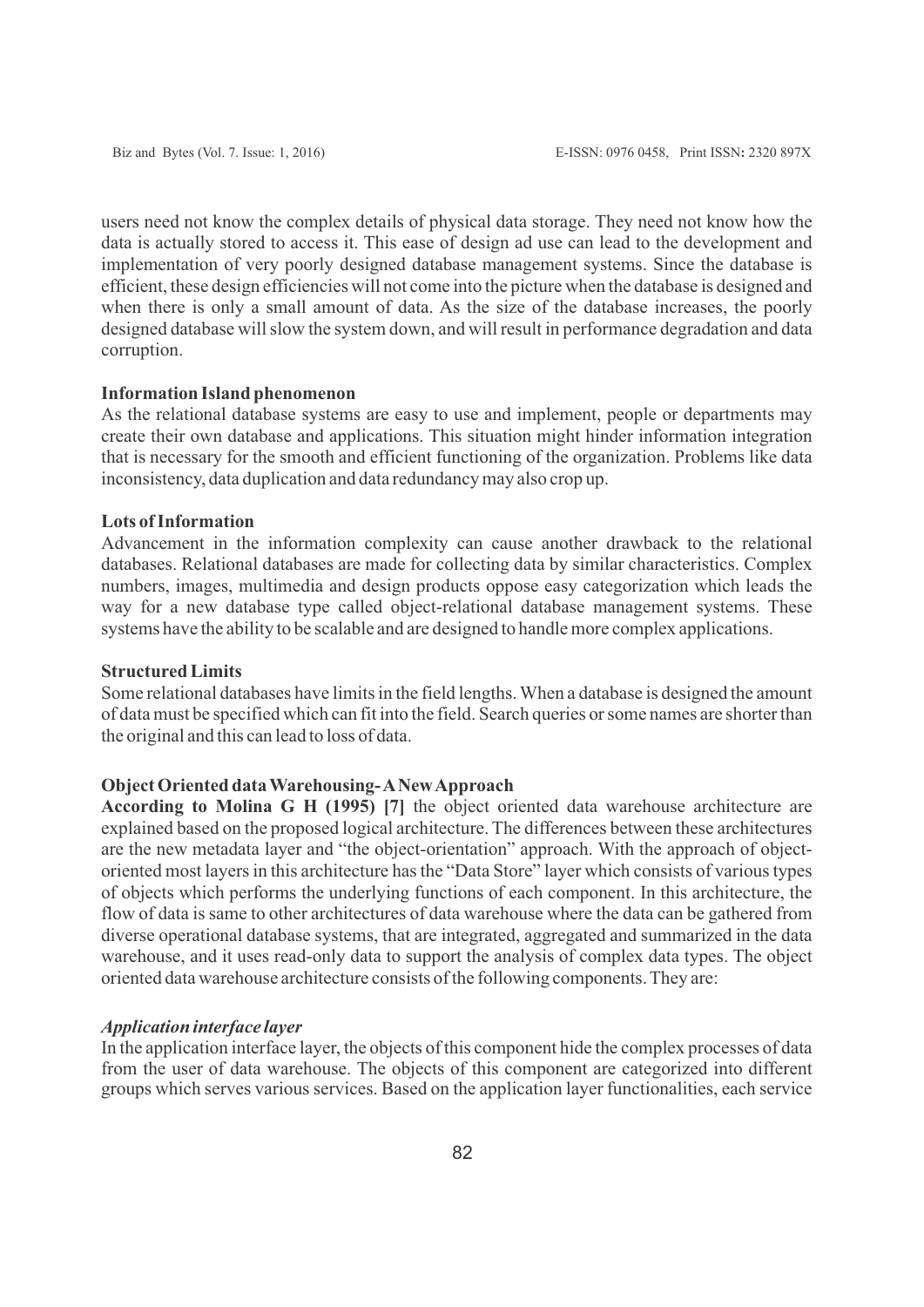gives response to the coming requests of the data analyzers, third party applications or other users of the data warehouse system. For data warehouse usage the main functions of the types of object of this layer is to receive the queries of user, and process the queries and then send the final request to the component of Data Warehouse Management. After that they obtain the results of queries from the core layer. In this architecture, a query is not executed directly at this layer. For administrating the data warehouse operations the objects of this layer will provide functions to manage the services of user, control the updates, and finally maintain the data processes of the warehouse. This means, that the services of new user can be added in this layer to support the new requirements for user if needed.

#### *Data Acquisition*

The component of data acquisition is a tool which constructs the data warehouse and the data engine. The objects of data acquisition will transfer, extract and transform the data from various legacy operational data stores to the data warehouse of the object oriented data warehouse. The functions of this component are categorized into the sub-function levels that can be performed by the pattern types of objects.

## *Managing the Data Warehouse*

**Roussopoulos N (1997) [8]** says that this component layer accesses the data directly from the data warehouse from the object oriented data warehouse. It provides the services, which separates the object oriented database and the application interface layer. In this component, various methods are applied to access the stored data in the object oriented data warehouse. Further the access methods of database can be added or updated to improve the data warehouse performance. This layer can be classified into 2 individual components which allow to distinguish clearly between the data input processing and the read-only data processing in data warehouse. The functions of this component are to read the necessary data, and to create new views of materials based on the data.

#### *Metadata*

In an object oriented data warehouse the metadata is defined for the metadata behavior objects which depend on their individual roles. For example, metadata can count its available frequency itself, by making the query usages statistics and so on. This means that many queries about the operations of warehouse can be answered easily by querying the metadata directly.

#### *Data store*

The data stored in the object oriented data warehouse differs from the data warehouse in the relational environment. Depending on the data types and requirements the designers of object oriented data warehouse can decide to model it as object hierarchy or as "cube" like structure just as Multidimensional OLAP, or like Object-Oriented OLAP. For example, in object oriented data warehouse simple data can be modeled in the structure of multidimensional data that looks like what must be done in the relational database systems. Otherwise, the user defined and the complex data can be modeled in the structures of object hierarchy that was suggested for object oriented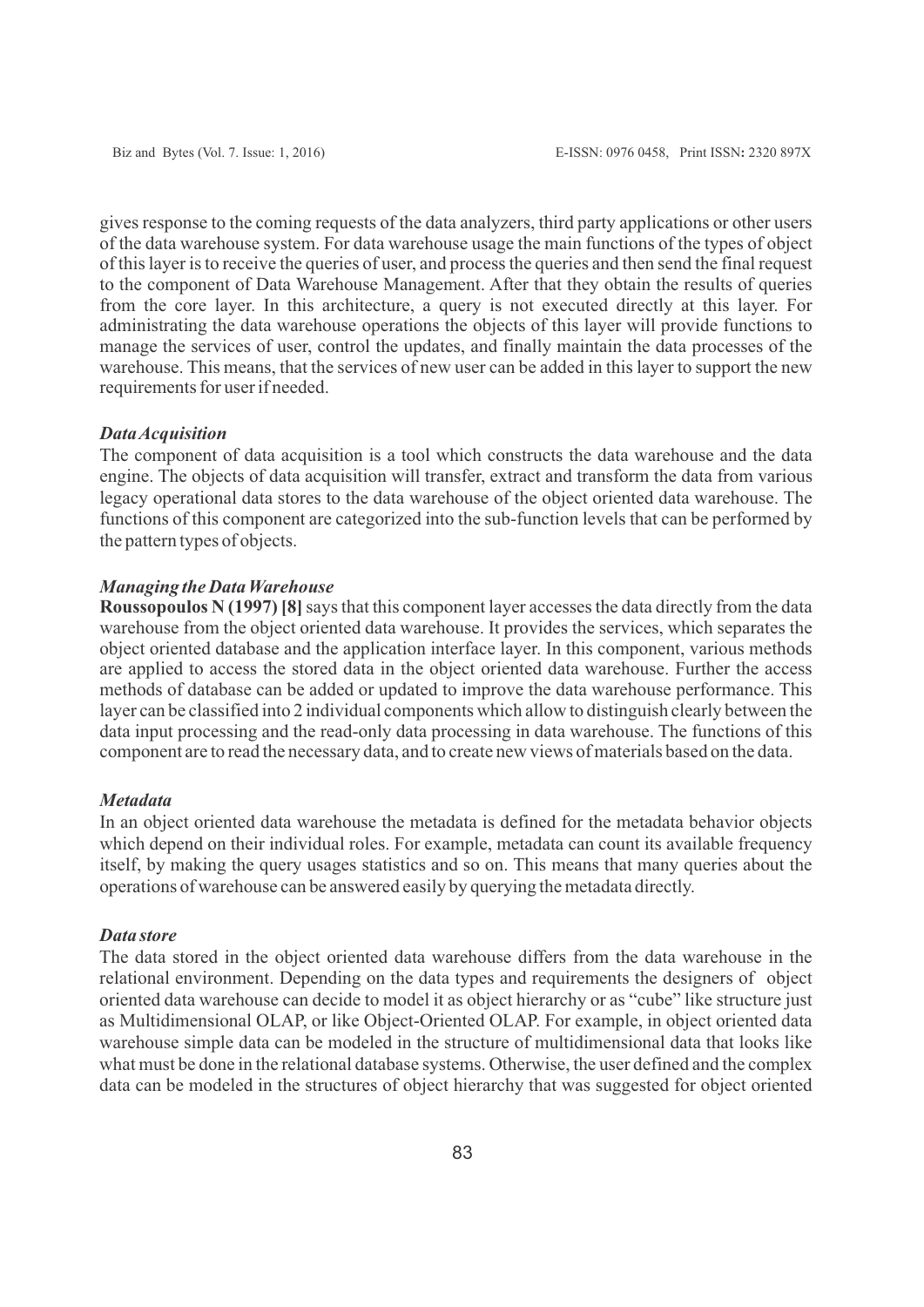database management systems. Further the objects of any layer specifically the objects of metadata can be modeled in the object oriented database.

#### **The Advantages of oo Database overRelational Database**

#### *(i) Relational Databases*

According to **Swift R (1996) [9]** relational databases have dominated the database world for decades and they are particularly well suited for business data which usually lend themselves to structuring in the form of tables. Relational databases can be accessed by means of object oriented programming languages. However that does not turn a relational database into an object oriented one. In relational database model data are logically organized in two dimensional tables. Each individual fact or type of information is stored in its own table. The relational database model was developed using a branch of mathematics called set theory. In set theory a two dimensional collection of information is called a relation. A relational database management system allows users to query the tables to obtain information from one or more tables in a very flexible way. The relational database is attractive from a user's standpoint because end users often think of the data they need as a table. The capability of a relational database management is to handle complex queries is important. Although the relational database is considered to be a dramatic improvement over the network ad relational models, it does not have two disadvantages. First a relational database requires much more computer memory and processing time than the earlier models. Increases in computer processing speeds as well as a steady decrease I hardware costs have reduced the impact of this first disadvantage. The second disadvantage is that the relational database allows only text and numerical information to be stored in the database. It did not allow the inclusion of complex object types such as graphics, video, audio, or geographic information. The desire to include these complex objects in databases led to the development of object oriented databases.

#### *(ii) Object Oriented Database*

**Marlin E S (1992**) **[10]** says that object oriented databases can store free standing objects. In recent years there has been a trend in the direction of object oriented programming languages, object oriented databases have found only a small market niche. Object oriented database systems enables direct access to objects defined in the programming language in question and the storage of such objects in the database without conversion. It is precisely this that is not possible with relational database systems, in which everything must be structured in tables. Both simple and complex objects can be stored in an object oriented database model. In object oriented database other types of data can be stored. Object oriented database includes abstract data types that allow the users to define the characteristics of the data to be stored when developing an application. This overcomes the limitations of relational databases. Relational databases limit the types of data that can be stored in table columns. Instead of tables an object oriented database stores the data in objects.

An object can store attributes and instructions for actions that can be performed on the object or its attributes. These instructions are called encapsulated methods. Objects can be placed in a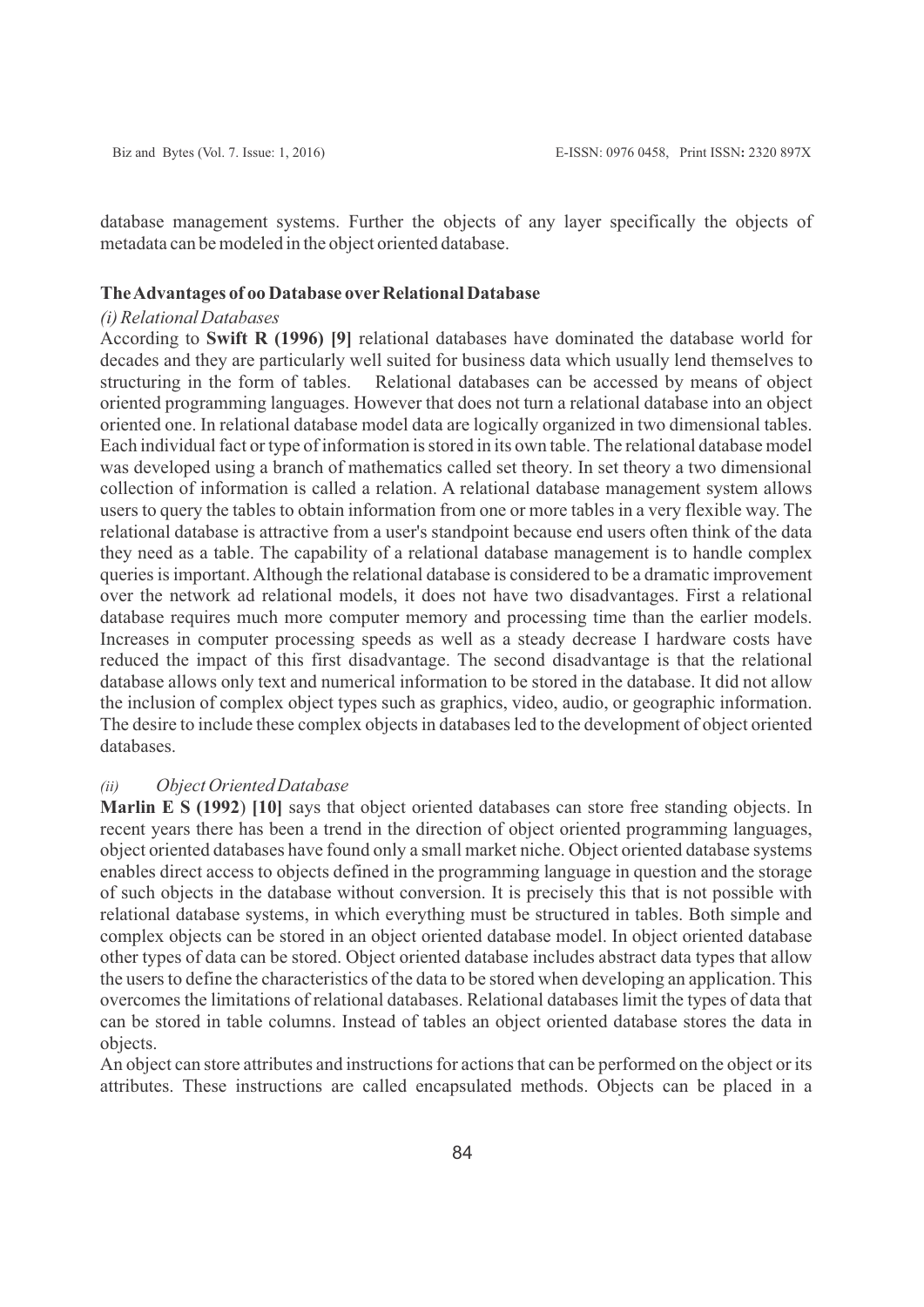hierarchy attributes from objects higher in the hierarchy. Many researchers have argued that the object oriented database are superior to relational database most organizations still use relational database. The main advantage of an object oriented database is to store complex data types. In recent years object oriented relational database have been developed Ambhore, P.B. (2007) **[5].** This combined structure includes a relational database framework with the capability to store complex data types. Although developers continue to refine object oriented database most companies seem to be satisfied with relational or object oriented database at this time. The advantages of the object oriented database are:

*Capable to handle many different types of data types:* **An object oriented database can** store any type of data including text, numbers, pictures, video and voice.

· *Combination of object oriented programming and database technology:* The object oriented database technology combines object oriented programming with the database technology to provide an integrated application development system. There are many advantages of including the definition of operations with the definition of data. First the operations which are defined are applied and are not depending on the specific database application running at the moment. Second the data types can be extended to support complex data.

*Improves productivity:* Inheritance allows programmers to develop solutions to complex problems by defining the new objects in terms of defined objects in the past. Polymorphism and dynamic binding allows programmers to define operations for one object and then to share the specification of the operation with other object. These objects can further extend this operation to provide behaviors that are unique to those objects.

*Data access:* Object oriented databases represent relationships explicitly supporting both navigational and associative access to information.

# **Comparisons of Oodbms to Rdbms**

There are concepts in the relational database model that are similar to those in the object database model. Arelation or table in a relational database can be considered to be analogous to a class in an object database. Atuple is similar to an instance of a class but is different in that it has attributes but no behaviors. A column in a tuple is similar to a class attribute except that a column can hold only primitive data types while a class attribute can hold data of any type. Finally classes have methods which are computationally complete (meaning that general purpose control and computational structures are provided [McF 99]) while relational databases typically do not have computationally complete programming capabilities although some stored procedure languages come close. Below is a list of advantages and disadvantages of using an OODBMS over an RDBMS with an object oriented programming language.

# *Advantages*

1. Composite Objects and Relationships: Objects in an OODBMS can store an arbitrary number of atomic types as well as other objects. It is thus possible to have a large class which holds many medium sized classes which themselves hold many smaller classes, ad infinitum. In a relational database this has to be done either by having one huge table with lots of null fields or via a number of smaller, normalized tables which are linked via foreign keys. Having lots of smaller tables is still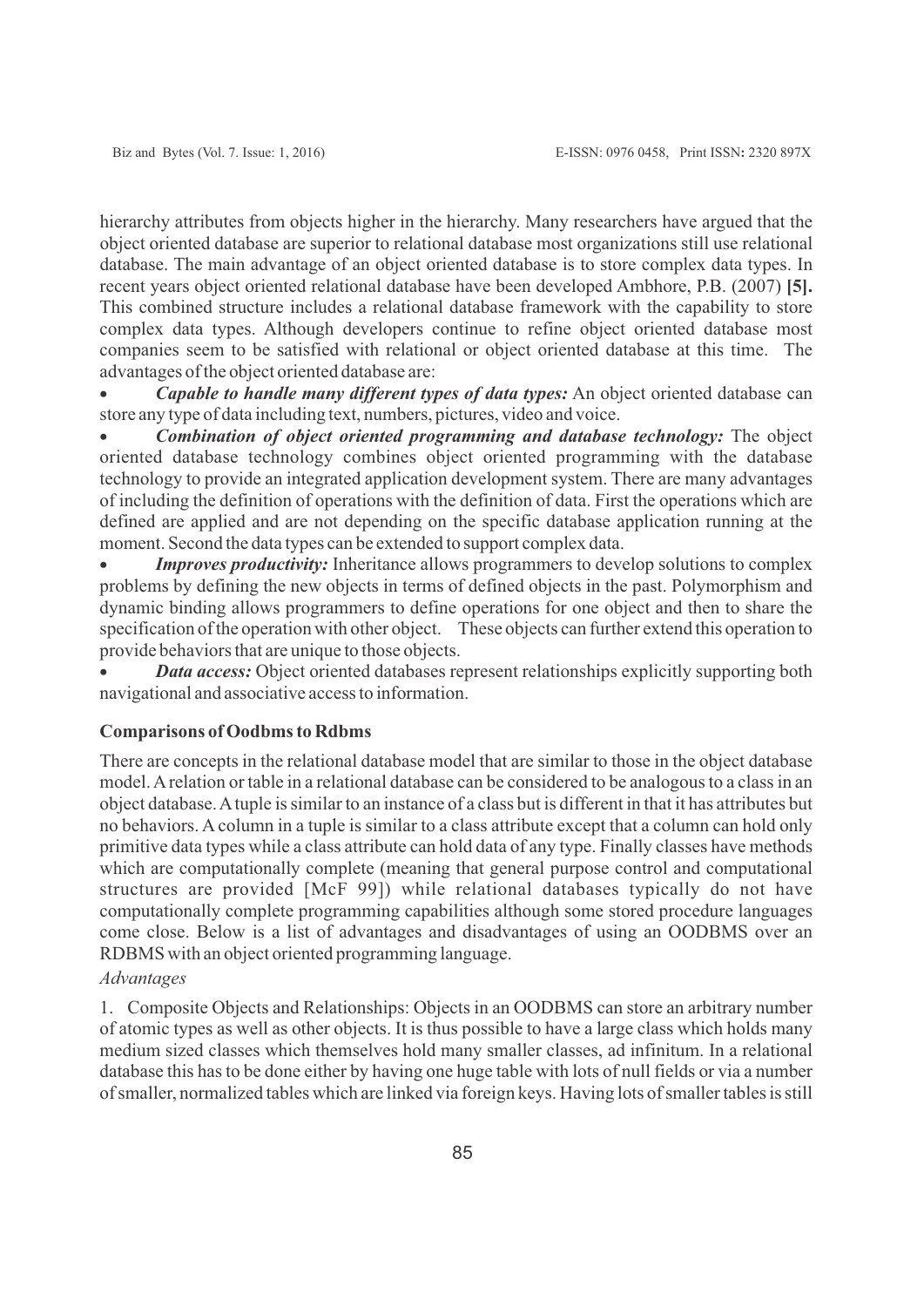a problem since a join has to be performed every time one wants to query data based on the "Has-a" relationship between the entities. Also an object is a better model of the real world entity than the relational tuples with regards to complex objects. The fact that an OODBMS is better suited to handling complex, interrelated data than an RDBMS means that an OODBMS can outperform an RDBMS by ten to a thousand times depending on the complexity of the data being handled.

2. Class Hierarchy: Data in the real world is usually has a hierarchical characteristic. The ever popular Employee example used in most RDBMS texts is easier to describe in an OODBMS than in an RDBMS. An Employee can be a Manager or not, this is usually done in an RDBMS by having a type identifier field or creating another table which uses foreign keys to indicate the relationship between Managers and Employees. In an OODBMS, the Employee class is simply a parent class of the Manager class.

3. Circumventing the Need for a Query Language: A query language is not necessary for accessing data from an OODBMS unlike an RDBMS since interaction with the database is done by transparently accessing objects. It is still possible to use queries in an OODBMS however.

4. No Impedence Mismatch: In a typical application that uses an object oriented programming language and an RDBMS, a significant amount of time is usually spent mapping tables to objects and back. There are also various problems that can occur when the atomic types in the database do not map cleanly to the atomic types in the programming language and vice versa. This "impedance mismatch" is completely avoided when using an OODBMS.

5. No Primary Keys: The user of an RDBMS has to worry about uniquely identifying tuples by their values and making sure that no two tuples have the same primary key values to avoid error conditions. In an OODBMS, the unique identification of objects is done behind the scenes via OIDs and is completely invisible to the user. Thus there is no limitation on the values that can be stored in an object.

6. One Data Model: A data model typically should model entities and their relationships, constraints and operations that change the states of the data in the system. With an RDBMS it is not possible to model the dynamic operations or rules that change the state of the data in the system because this is beyond the scope of the database. Thus applications that use RDBMS systems usually have an Entity Relationship diagram to model the static parts of the system and a separate model for the operations and behaviors of entities in the application. With an OODBMS there is no disconnecting between the database model and the application model because the entities are just other objects in the system. An entire application can thus be comprehensively modeled in one UMLdiagram.

# **The Future**

**Michael S (1991) [12]** concludes that in this study the migration from the relational database management system to object oriented database management system are focused. It is too much to ask for the framework of an application to support natural and deft objects manipulation in both the on line (object oriented database management system) and off line (relational database management system) forms. In any case, the issues of data representation and the subject of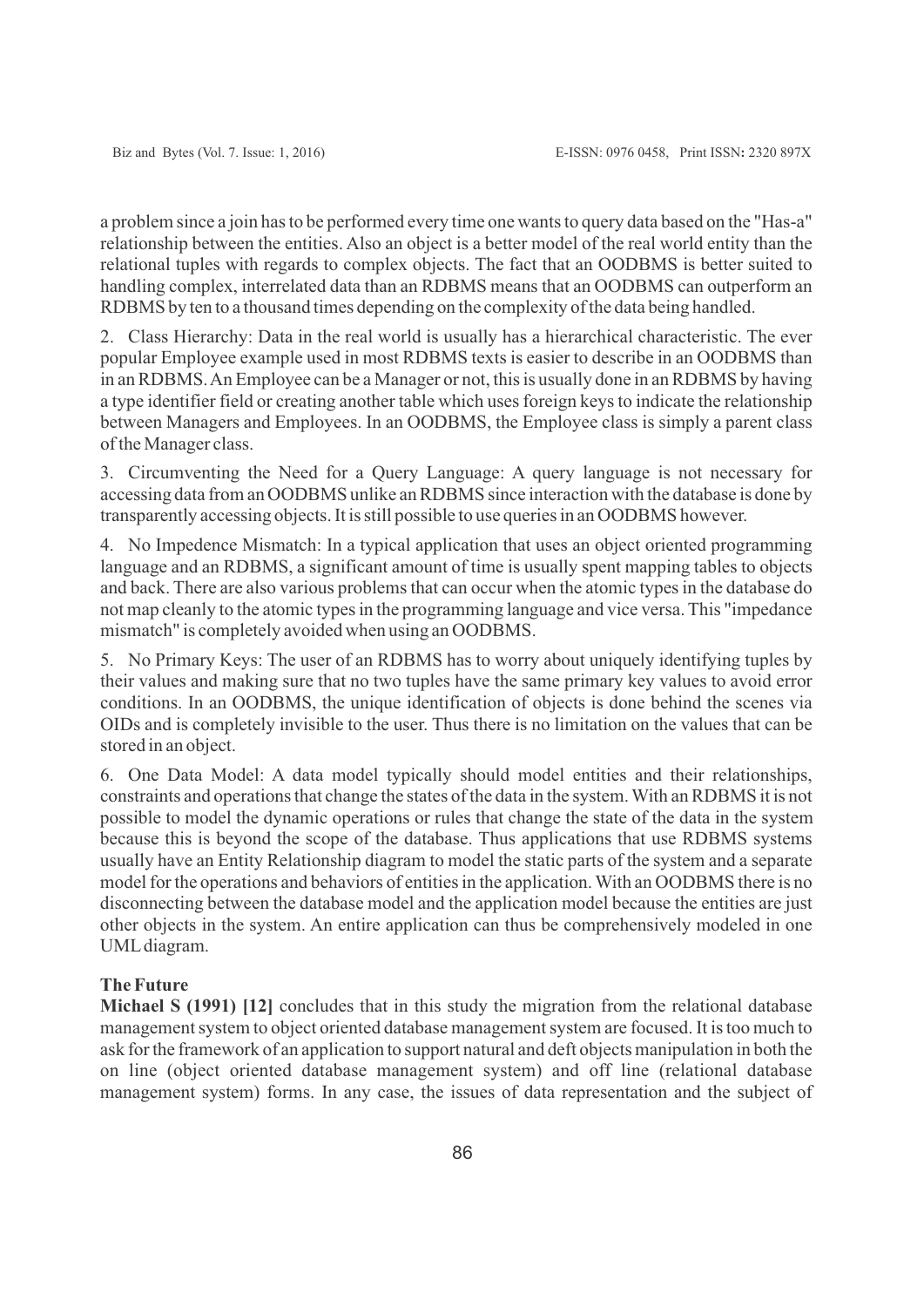research in the community of academic database are not the crucial problems. Instead, the core issues lie in the areas that recognize the most persistent data where the transaction semantics, object identity and the naming of object are denoted. The object oriented database management system provides fast, direct, and application-pertinent access of object and the Relational database provides a generalized evolution with clear representation. The solutions of long-term may be a hybrid system, in which the object oriented database management system manages the data that can be erased to the Relational database when the evolution of data is required.

## **Conclusion**

In this paper we have discussed the concept of object oriented data warehousing. For complex data the object oriented database management system is faster and better than relational database management system. For object oriented database management system, the goal is to direct the persistent objects manipulations by the application software. The inseparable practices are the operational burdens and the semantic burdens who attend the direct manipulation. Data warehouses contain consolidated data from many databases and other external data sources, spanning long time periods, and augmented with summary information. In the future I will try to enhance my research for more friendly environmental domains so as to reach the more flexible object oriented data warehousing system.

## **References**

- [1] Mary S L(1995), Object oriented Databases: An Introduction, Addison-Wesley, New York.
- [2] Ambhore, P.B. (August 20-22, 2007), A Implementation of Object Oriented Database Security, *in* 5th ACIS International Conference on Software Engineering Research (2007), Institute of Electrical and Electronic Engineers, IEEE Computer Society.
- [3] Arthur M K (1993), Bridging relational databases and object-oriented programming, Conf. Management of Data, Washington.
- [4] Bertino E.(1991): Method precomputation in object–oriented databases. Proceedings of ACM– SIGOIS and IEEE–TC–OA International Conference on Organizational Computing Systems.
- [5] Darter C J (1995), Introduction to Database System, Addison Wesley, New York.
- [6] Eder J., Frank H., Liebhart W. (1994): Optimization of Object–Oriented Queries by Inverse Methods. Proceedings of East/West Database Workshop, Austria.
- [7] E. Bertino et al(2004): Object Oriented Query Languages: The Notion and Issues, IEEE TKDE, vol4, No.3, June.
- [8] Inman W(1993), *Data Warehouse Building,*John Wiley & Sons, London.
- [9] Jae Jin Koh,( 3-6 October, 2007), Relational database schema integration by overlay and redundancy elimination methods, in International Forum on Strategic Technology( 2007), Institute of Electrical and Electronic Engineers, IEEE Computer Society.
- [10] Marlin E S (1992), ODBMS vs. Relational Object-Oriented Programming, SAGE, London.
- [11] Michael S (1991), The next generation DBMS, Pearson Education, New York.
- [12] Molina G H (1995), Maintenance in Data Warehousing Environment, San Jose Co., California.